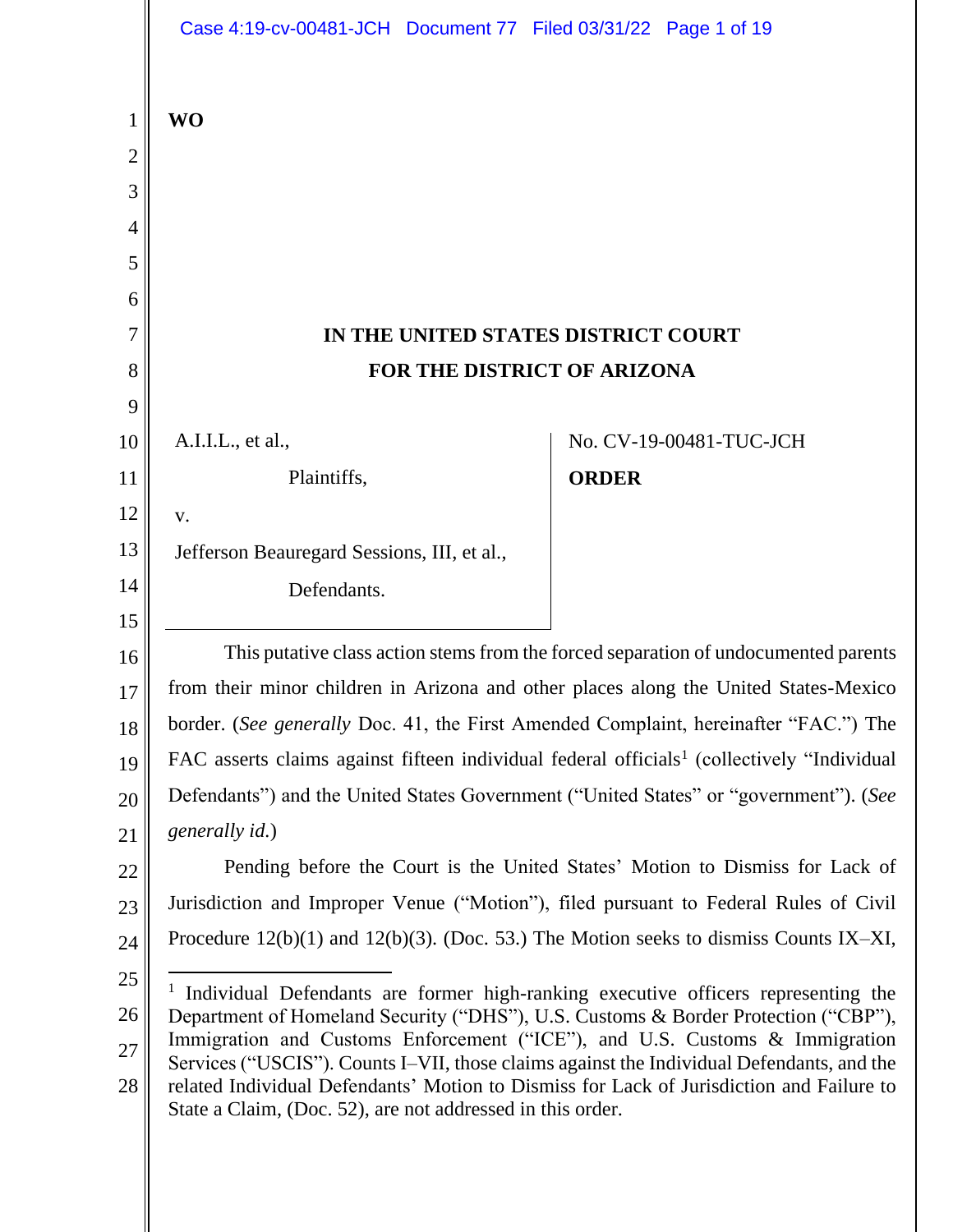those claims asserted against the United States under the Federal Tort Claims Act ("FTCA") pursuant to 28 U.S.C.  $\S$ § 1346(b)(1) and 2675. (FAC ¶ 350–62.) The Motion is fully briefed.<sup>2</sup> (Doc. 55; Doc. 62.) For the following reasons, the Court will grant the Motion in part with respect to two plaintiffs, and their claims, and deny the Motion as to all remaining claims. 3

6

5

1

2

3

4

# **I. BACKGROUND**

7 8 9 10 11 12 13 14 15 16 17 18 The FAC alleges the following facts. Plaintiffs are five families<sup>4</sup>—five parents ("Plaintiff Parents"), and their respective children ("Plaintiff Children") (collectively, "Plaintiffs")—who arrived in the United States between December 2017 and June 2018 seeking asylum. (FAC at ¶¶ 62–124.) Shortly after crossing the border into Arizona, Plaintiffs were detained by CBP officers<sup>5</sup> and placed in CBP facilities. CBP officers provided Plaintiffs with limited food and water. The CBP facilities were overcrowded, cold, and without space to lie down. Within days of their arrival, the children were forcibly separated from their parents by CBP officers; classified as Unaccompanied Minor Children ("UAC"), transferred to Office of Refugee Resettlement ("ORR") custody, and moved to facilities in Arizona, Florida, and New York. (FAC at ¶¶ 67, 72, 88, 97–98, 110, 117.) Each family remained separated for periods ranging between seven weeks and sixteen months. (FAC at ¶¶ 73, 91, 99–100, 106–09, 122.) During that time, the government provided

<sup>20</sup> 21 22  $2$  This Motion became ripe for consideration on February 5, 2021. However, this matter was stayed between June 1, 2021 and January 7, 2022, as Plaintiffs pursued global settlement negotiations with the United States Defendant. (*See* Doc. 63; Doc. 66; Doc. 67; Doc. 69; Doc. 73; Doc. 74; Doc. 75.)

<sup>23</sup> 24 <sup>3</sup> The Court finds that the Motion is suitable for resolution without oral argument pursuant to LRCiv 7.2(f).

<sup>25</sup> 26 <sup>4</sup> For a brief synopsis on each family's claim see the Court's Order resolving Defendants' Motion to Dismiss for Lack of Jurisdiction and Failure to State a Claim.

<sup>27</sup> 28  $\overline{a}$ <sup>5</sup> The United States Border Patrol is the federal law enforcement organization under the umbrella of CBP. *See https://www.cbp.gov/about/leadership-organization/executiveassistant-commissioners-offices.* For purposes of consistency, the Court will use CBP as this is the term used in the FAC.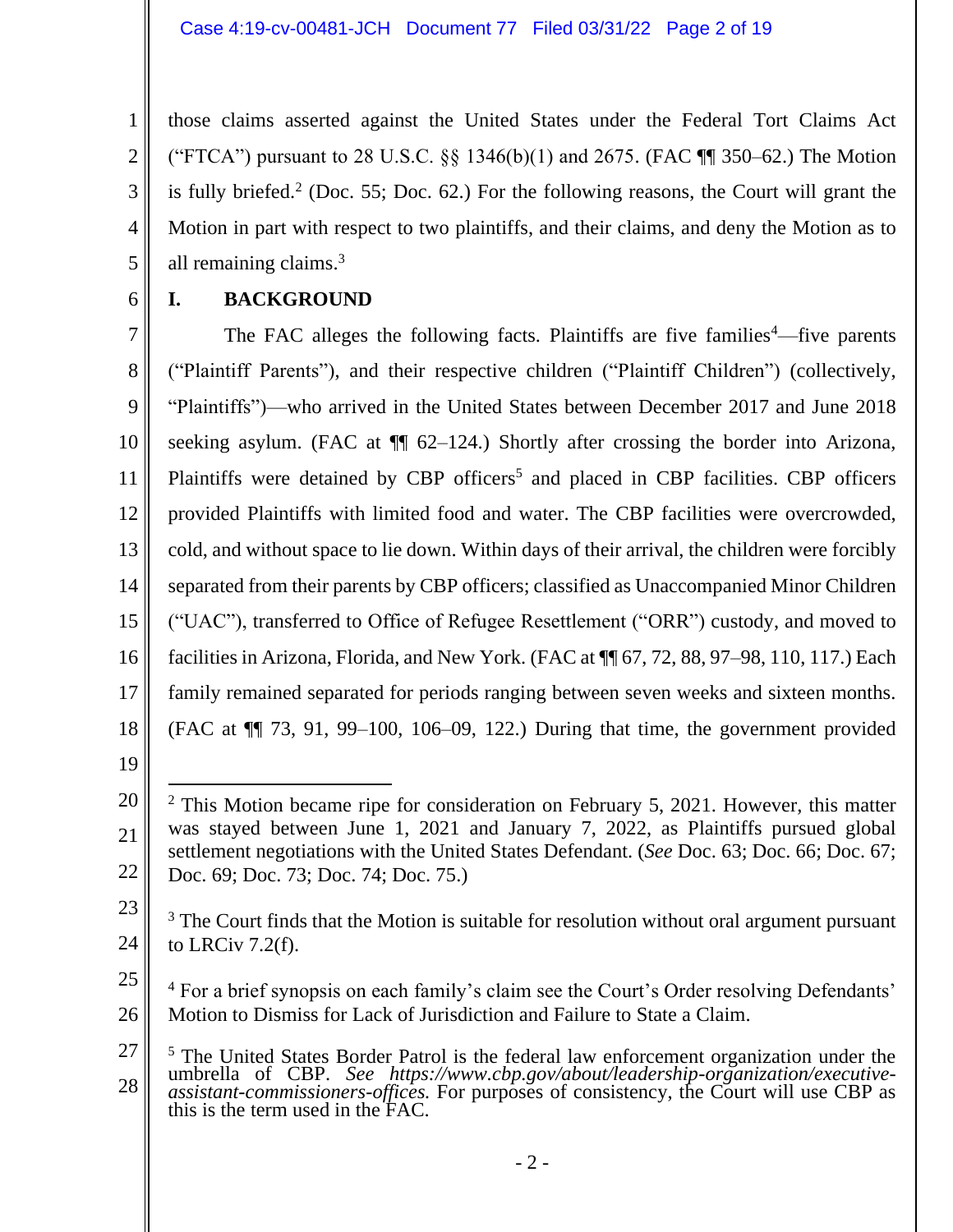#### Case 4:19-cv-00481-JCH Document 77 Filed 03/31/22 Page 3 of 19

limited information to each parent about their child's whereabouts and well-being and afforded only minimal opportunities for each parent and child to communicate. (*Id.*) As a result of their separations, Plaintiffs suffered, and continue to suffer, substantial trauma. (*Id.*)

In Counts IX–XI, Plaintiffs allege three causes of action against the United States under the FTCA, 28 U.S.C. §§ 1346(b)(1) and 2675, including: (1) Count IX – intentional infliction of emotional distress ("IIED"); (2) Count  $X$  – negligence; and (3) Count  $XI$  – loss of consortium. (FAC ¶¶ 350–62.)

9 10 11 12 13 14 15 16 17 The Motion argues this Court lacks subject matter jurisdiction because Plaintiffs' claims are either barred or subject to various exceptions under the FTCA, specifically: (1) Plaintiffs' claims are barred by the discretionary function exception (Doc. 53 at 20); (2) Plaintiffs' claims are barred by the due care exception (Doc. 53 at 33); (3) the FTCA does not authorize Plaintiffs' constitutional tort claims (Doc. 53 at 35); (4) Plaintiffs' claims are not authorized under the FTCA because there is no private person analog (Doc. 53 at 28); (5) Plaintiffs' claims are barred by the misrepresentation exception (Doc. 53 at 31); and (6) Plaintiffs' claims are not actionable under Arizona law. (Doc. 53 at 32.) Lastly, the Motion challenges venue in the District of Arizona. (Doc. 53 at 43.)

18

1

2

3

4

5

6

7

8

19

# **II. SUBJECT MATTER JURISDICTION**

# **A. LEGAL STANDARD UNDER RULE 12(b)(1)**

20 21 22 23 24 25 26 27 28 A motion to dismiss under Rule 12(b)(1) challenges subject matter jurisdiction. Where, as here, the challenge is a facial attack, "the challenger asserts that the allegations contained in a complaint are insufficient on their face to invoke federal jurisdiction." *Safe Air for Everyone v. Meyer*, 373 F.3d 1035, 1039 (9th Cir. 2004). The party asserting jurisdiction bears the burden of proving that the court has subject matter jurisdiction over their claims. *Kokkonen v. Guardian Life Ins. Co. of Am.*, 511 U.S. 375, 377 (1994). In such challenges, the court assumes the factual allegations of the complaint to be true and draws all reasonable inferences in plaintiff's favor. *See Doe v. Holy See*, 557 F.3d 1066, 1073 (9th Cir. 2009).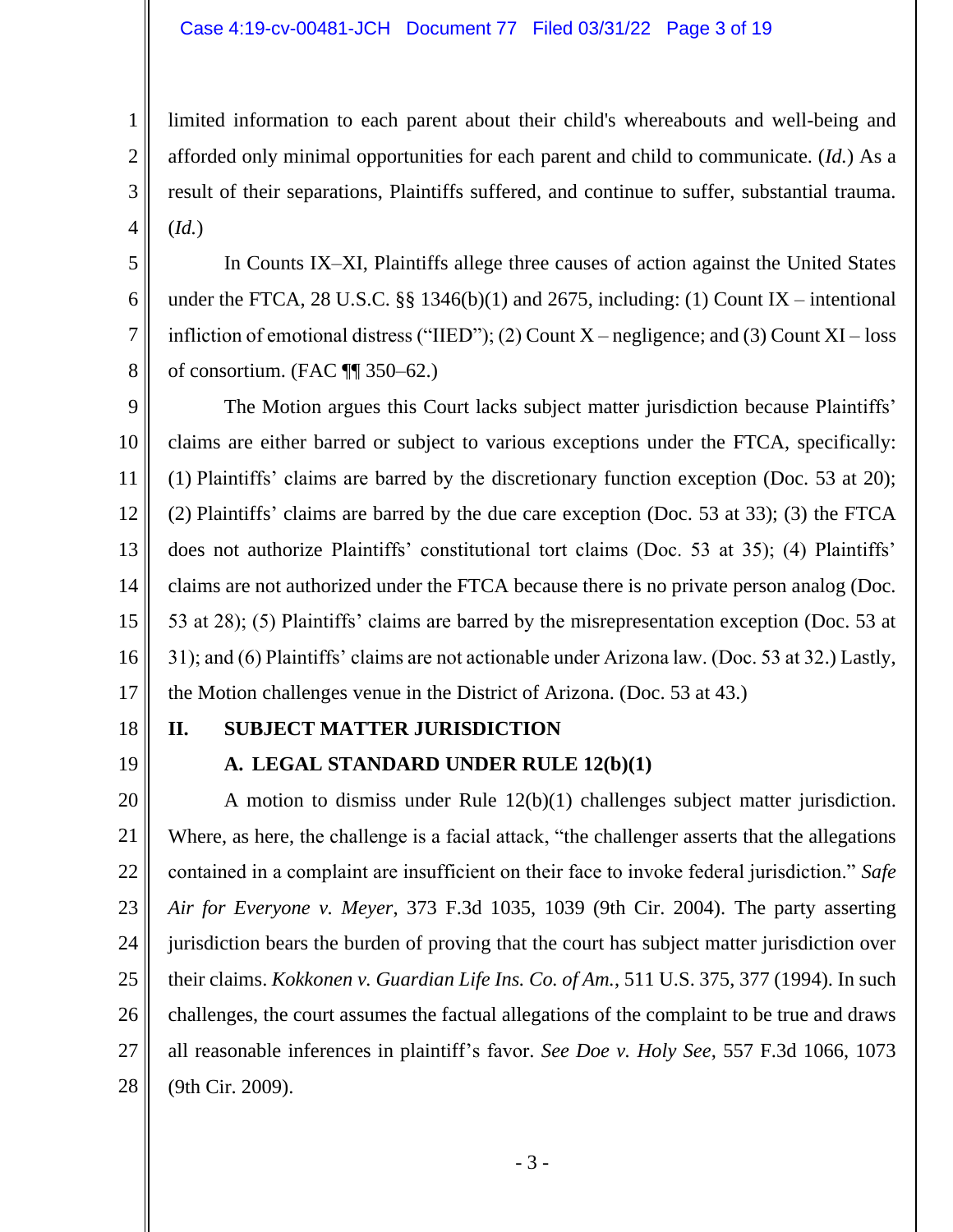2

1

### **1. DISCRETIONARY FUNCTION EXCEPTION**

3 4 5 6 7 8 9 10 11 12 Government actions are protected under the discretion function exception if they are (1) discretionary; *and* (2) based on considerations of public policy. *Berkovitz v. United States*, 486 U.S. 531, 536–37 (1988) (emphasis added). Both prongs must be satisfied for the discretionary function exception to apply. *Id.* at 536. When evaluating the first prong of the analysis, "the challenged action [must be] a matter of choice for the acting employees…." *Prescott v. United States*, 973 F.2d 696, 703 (9th Cir. 1992). The "nature of the conduct," not the "status of the actor," governs whether the exception applies. *Berkovitz*, 486 U.S. at 536. Under the second prong, "the United States must prove that each and every one of the alleged acts of negligence (1) involved an element of judgment and (2) the judgment was grounded in social, economic, or political policy." *Prescott*, 973 F.2d at 703.

13 14 15 16 17 18 19 20 21 22 The "basis for the discretionary function exception was Congress' desire to prevent judicial second-guessing of legislative and administrative decisions grounded in" public policy. *Berkovitz*, 486 U.S. at 536–37 (internal quotation and citation omitted). Governmental conduct, however, cannot be discretionary if it violates a legal mandate. *Nurse v. United States*, 226 F.3d 996, 1002 (9th Cir. 2000); *see also Nunez Euceda v. United States*, No. 220CV10793VAPGJSX, 2021 WL 4895748, at \*3 (C.D. Cal. Apr. 27, 2021) ("Plaintiff has plausibly alleged that the government's Policy violated his constitutional rights. Indeed, courts within this circuit have held that "the government's practice of separating families, and the procedures used to implement this practice, likely violated due process.") (internal quotation and citation omitted).

23 24 25 26 27 28 Here, as a threshold matter, the challenged conduct arises out of forced family separations and includes limiting communication between parent and child during separation, imposing poor conditions during confinement, and failing to track separated families. (Doc. 55 at 19–20.) The government characterizes Plaintiffs' claims differently and suggests that its family separation policy falls under the ambit of federal immigration law including the "custody and care of minor children entering the United States"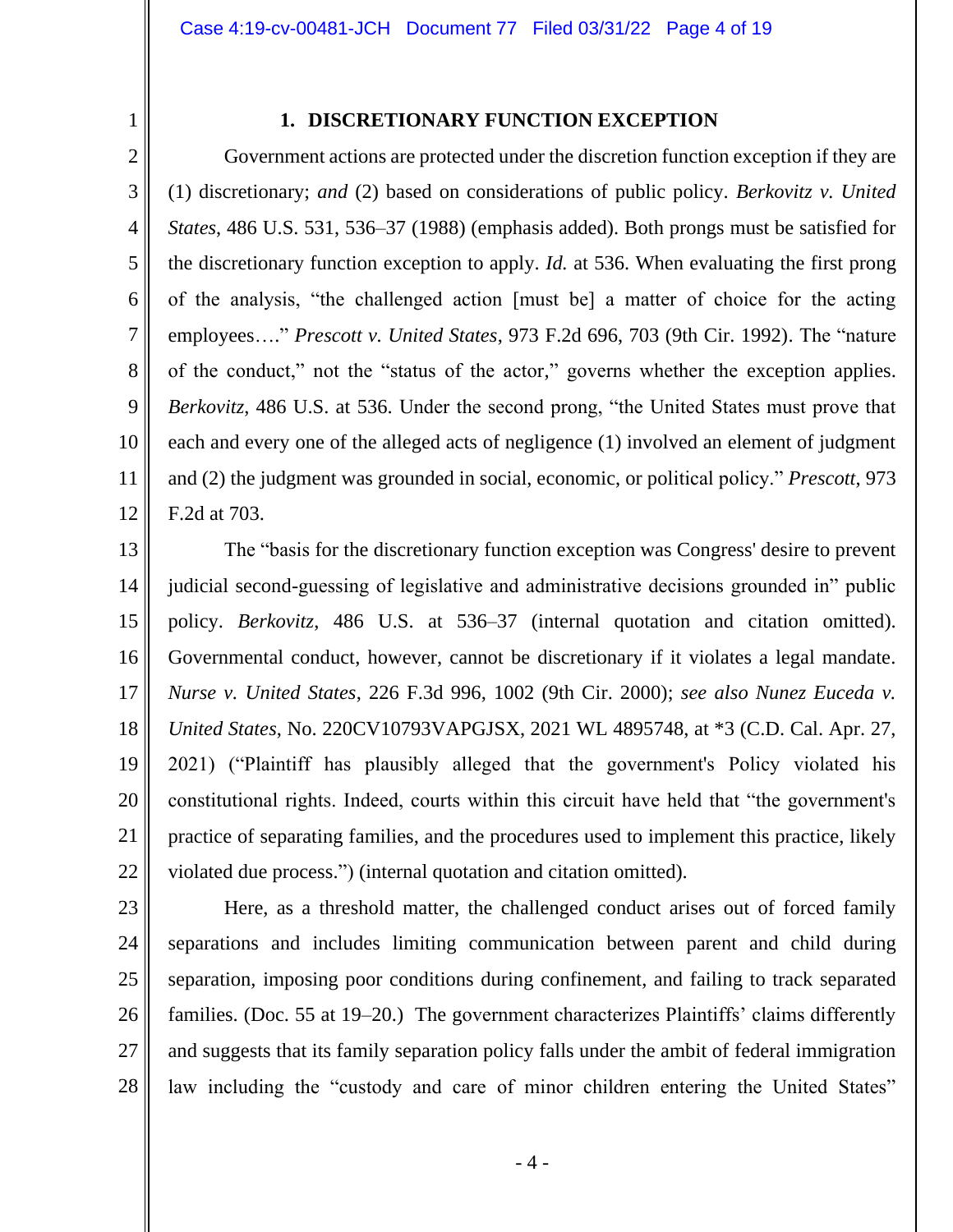authorized under 6 U.S.C. § 279 and 8 U.S.C. § 1232. (Doc. 53 at 6.)

2

1

3 4 5 6 7 8 9 10 11 12 13 14 Furthermore, the government acknowledges it has entered into a consent decree (the "*Flores* Agreement") which "sets out nationwide policy for the detention, release, and treatment of minors in the custody of the [Immigration and Naturalization Service]." (Doc. 53 at 7.) Under this framework, the government characterizes this lawsuit as a challenge to immigration law authority and the government's prosecutorial discretion which includes not only the prosecution, but also detention and transfer of undocumented persons. (Doc. 53 at 14) ("Nonetheless, Plaintiffs seek to challenge the effect of the government's decision to detain them — that is, the separation from their children after Plaintiffs were placed in adult detention.") In response, Plaintiffs argue that their claims arise out of the individual conduct of unnamed federal officers involved in the separation and treatment of Plaintiffs. (Doc. 55 at 7.) As such, Plaintiffs argue, they have plausibly alleged violations under the Fourth and Fifth Amendments to the Constitution and the discretionary function exception does not bar FTCA claims on these facts. (*Id.*)

15 16 17 18 19 20 21 22 23 24 Both parties cite to two decisions from this district which considered motions to dismiss in family separation cases. *See A.P.F. v. United States*, No. CV-20-00065-PHX-SRB, 2020 WL 8173295, at \*4 (D. Ariz. July 27, 2020) (denying the government's motion to dismiss finding "the discretionary function exception cannot shield conduct related to the government's likely unconstitutional separation of plaintiffs" because "government officials lack discretion to violate the Constitution."); *see also C.M. v. United States*, No. CV-19-05217-PHX-SRB, 2020 WL 1698191, at \*4 (D. Ariz. Mar. 30, 2020) (denying the government's motion to dismiss finding that "Plaintiffs have plausibly alleged that the government's separation of their families violated their constitutional rights, which is not shielded by the discretionary function exception.").

25 26 27 28 The government argues, *inter alia*, that the factual circumstances here are materially different from the separations in *C.M.* and *A.P.F.* Specifically, the government submits that in contrast to *C.M.* and *A.P.F.*, the decision to separate here involved consideration of the parents' criminal history, risk of flight (for which prior immigration history is directly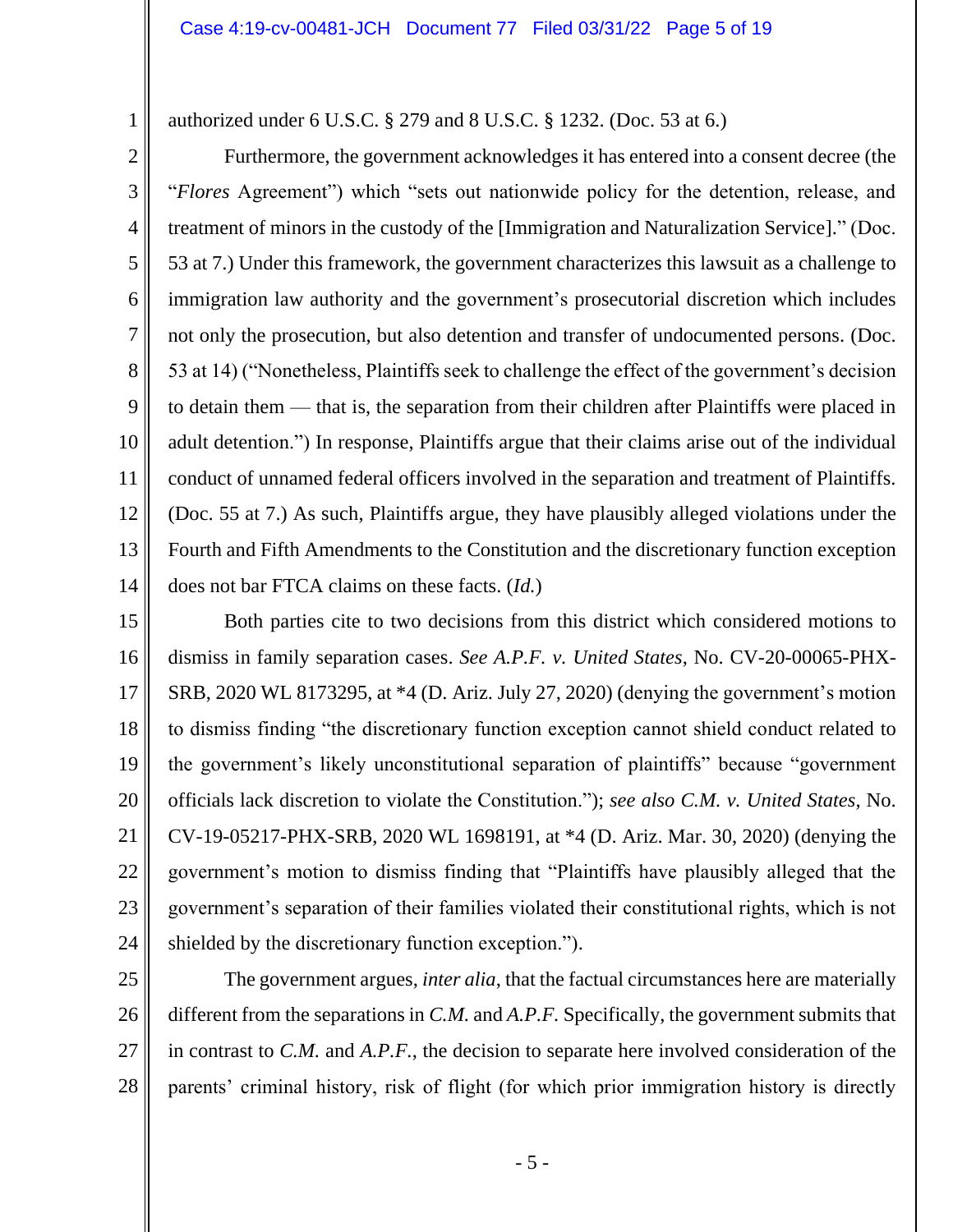#### Case 4:19-cv-00481-JCH Document 77 Filed 03/31/22 Page 6 of 19

relevant), suitability for release into the community, and standards for placement. (Doc. 62 at 8 n. 1). In support, the government relies in part on *Ms. L. v. U.S. Immigr. & Customs Enf't*, 415 F. Supp. 3d 980 (S.D. Cal. 2020). While evaluating a class exclusion, the *Ms. L.*  Court found that the government "must be able to use criminal history as an objective metric not only to assess the parent's fitness and danger to the child, but also risk of flight, danger to others and suitability for release into the community or placement in a [family residential center] with other families." *Id.* at 993. Plaintiffs argue that parents who were prosecuted for illegal entry or re-entry usually received a sentence of time served that amounted to approximately 48 hours or less, and "[e]ven for those Plaintiffs who were charged (or [the government] claims were charged), the government fails to point to any reason why they were detained in adult facilities *after* their release[.]" (Doc. 55 at 21.)

12 13 14 15 16 17 18 19 20 21 22 The government's attempts to distinguish *C.M.* and *A.P.F.* are unpersuasive. Because *some* Plaintiff-Parents had a criminal history which the government could properly consider does not overcome the Fourth and Fifth Amendment violations alleged by *all* Plaintiffs. At this stage of the proceedings, Plaintiffs have plausibly alleged that the government's conduct violated their constitutional rights. (*See* FAC ¶¶ 73, 84, 119, 163, 169, 222 (alleging misconduct arising out of and resulting from their separations); *see also* FAC ¶¶ 59, 187, 203–03, 355–58 (alleging misconduct arising from the conditions of confinement); FAC ¶¶ 59, 232–33, 355–58 (alleging misconduct arising from the infrequency of communication between parent and child, and the government's failure to track separated families).) Because constitutional violations are not subject to discretion, the discretionary function exception does not apply.<sup>6</sup>

23

1

2

3

4

5

6

7

8

9

10

11

<sup>25</sup> 26 27 28 <sup>6</sup> Because both prongs must be satisfied for the discretionary function exception to apply, the Court need not consider the second prong–whether the alleged acts were the kind the discretionary function exception was designed to shield. *See Berkovitz*, 486 U.S. at 536; *Nanouk v. United States*, 974 F.3d 941, 945 (9th Cir. 2020) ("If the act did not involve an element of judgment or choice, the analysis ends there and the plaintiff's claim may proceed."). However, the second prong would arguably be met based on the United States' contentions. *See Comm. of Cent. Am. Refugees v. I.N.S.*, 795 F.2d 1434, 1440 (9th Cir.), amended, 807 F.2d 769 (9th Cir. 1986) (recognizing "Congress has placed the responsibility of determining where aliens are detained within the discretion of the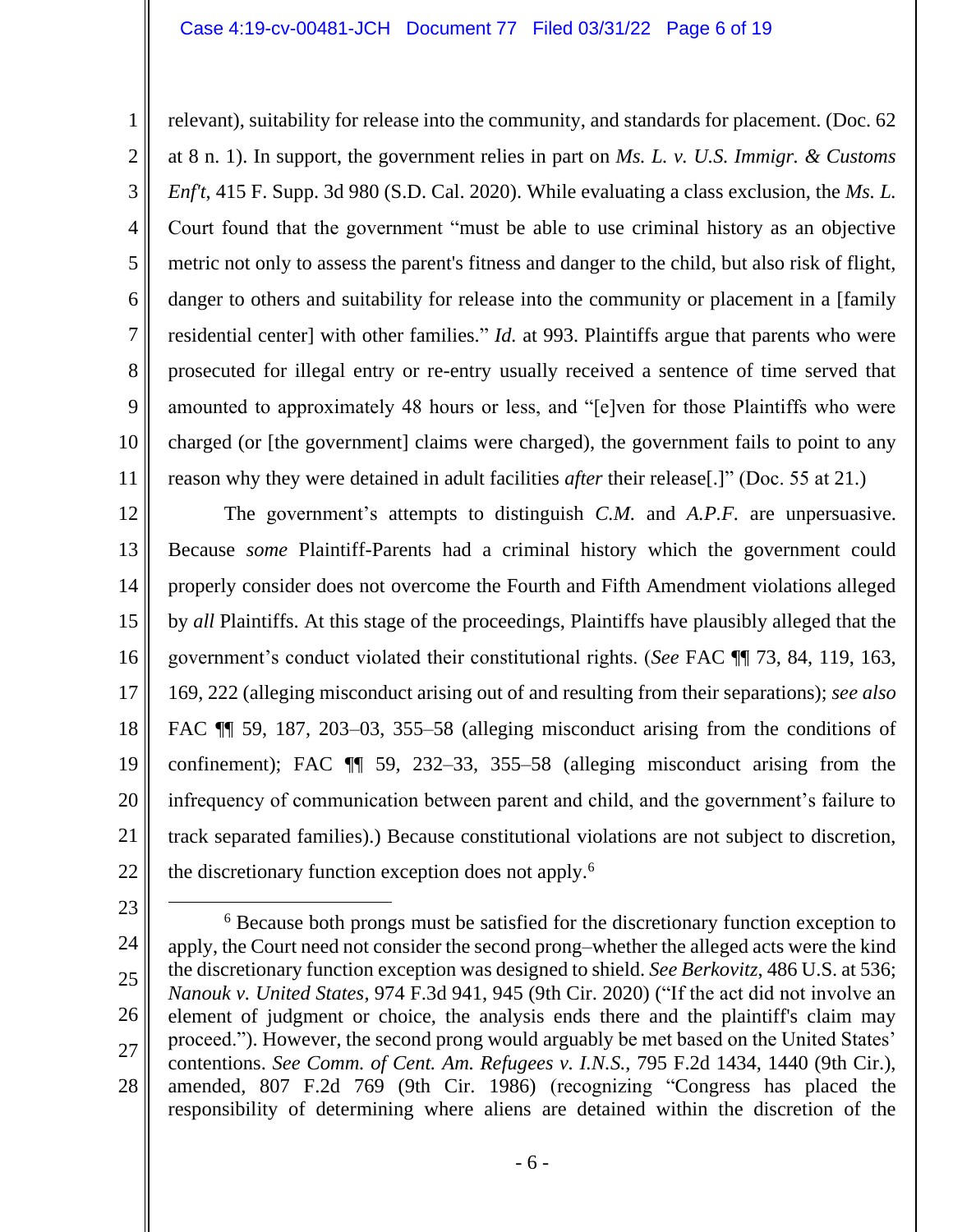2 3

4

5

6

7

1

## **2. DUE CARE EXCEPTION**

The government asserts that the due care exception to the FTCA applies because the federal officials had statutory authority to determine: (1) whether and where to detain Plaintiffs after their illegal entry into the country pursuant to 8 U.S.C. §§ 1225, 1226(a), and  $1231(g)(1)$ ; and (2) whether and where to place Plaintiffs' children in the custody and care of ORR, pursuant to 6 U.S.C. §§ 1232(b)(3), 1232(c)(2)(A), 8 U.S.C. § 279(g). (Doc. 53 at 25, 33–34.)

8 9 10 11 12 13 14 15 16 17 18 Following other district courts in this circuit, the Court applies the two-prong test established by *Welch v. United States*, 409 F.3d 646 (4th Cir. 2005), to determine whether the due care exception applies. *See Ferguson v. United States*, No. 15CV1253 JM (DHB), 2016 WL 4793180, at \*7 (S.D. Cal. Sept. 14, 2016) (applying *Welch's* two-part test); *Kwai Fun Wong v. Beebe*, No. CIV. 01-718-ST, 2006 WL 977746, at \*7–8 (D. Or. Apr. 10, 2006) (same). The due care exception applies if (1) a statute or regulation "specifically proscribes a course of action for an officer to follow," and (2) "the officer exercised due care in following the dictates of that statute or regulation." *Welch*, 409 F.3d at 652 (citing *Crumpton v. Stone*, 59 F.3d 1400, 1403 (D.C. Cir. 1995)). Put simply, the due care exception applies only when an official was "reasonably executing the mandates of" a statute or regulation. *Id.* at 651.

19 20 21 22 23 24 Plaintiffs argue that the due care exception does not apply "as there is no statute that authorized, let alone mandated, [the government's] separation of parents and children." (Doc. 55 at 25.) In response to the specific statutes relied upon by the government, Plaintiffs make two separate points: (1) no specific statute mandates family separation as part of prosecuting unlawful immigration; and indeed, officials administered the same statutes and regulations through 2017 without separating families; (2) the TVPRA, $<sup>7</sup>$  the only statute</sup>

<sup>25</sup> 26 27 Attorney General."); *see also Mermindi v. U.S.*, 689 F.3d 975, 984 (9th Cir. 2001) ("the decision to detain an alien pending resolution of immigration proceedings is explicitly committed to the discretion of the Attorney General and implicates issues of foreign policy….").

<sup>28</sup> <sup>7</sup> The TVPRA refers to the William Wilberforce Trafficking Victims Protection Reauthorization Act, Pub. L. No. 110-457, 122 Stat. 5044 (2008).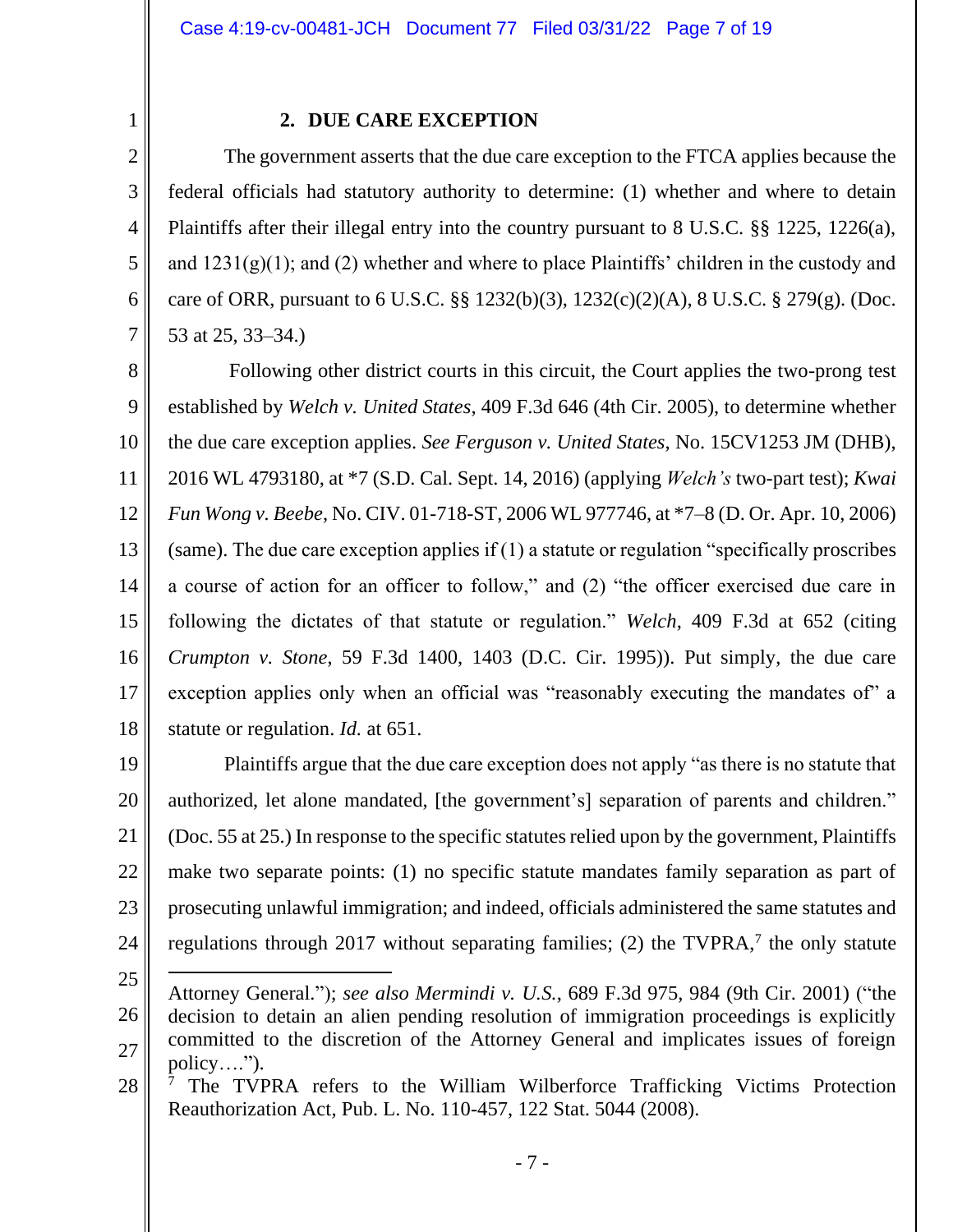#### Case 4:19-cv-00481-JCH Document 77 Filed 03/31/22 Page 8 of 19

which mandates the transfer of minors to HHS custody, concerns children who arrive *without* their parents, but the children here arrived *with* their parents, were separated by the government, subsequently labeled "Unaccompanied Minor Children," and transferred to HHS custody. (*See* Doc. 55 at 25; *see also* Doc. 53 at 25.)

Other district courts within our circuit have rejected the due care exception in similar cases, finding there are no statutes which explicitly authorize the government to detain parents and children in separate facilities before it has charged either with a crime. *C.M.*, 2020 WL 1698191, at \*3; *see A.P.F*, 2020 WL 8173295, at \*5–6 ("Actions taken pursuant to executive policy are not shielded by the due care exception."); *see also Nunez Euceda*, 2021 WL 4895748, at \*4 ("Defendant fails to cite any statute or regulation that required Plaintiff and his children to be separated upon their arrival to the United States."). Because none of the statutory provisions cited by the government expressly mandate enforcement of a family separation policy, the due care exception does not apply.

14

1

2

3

4

5

6

7

8

9

10

11

12

13

## **3. MISREPRESENTATION EXCEPTION**

15 16 17 18 19 20 21 The misrepresentation exception to the FTCA bars "[a]ny claim arising out of ... misrepresentation [or] deceit[.]" 28 U.S.C. § 2680(h). This exception "covers both claims of negligent misrepresentation and claims of fraudulent misrepresentation." *Pauly v. U.S. Dep't of Agriculture*, 348 F.3d 1143, 1151 (9th Cir. 2003) (citing *United States v. Neustadt*, 366 U.S. 696, 702 (1961)). The Supreme Court has held that where the misrepresentations alleged are "not essential" to an otherwise actionable claim, the exception will not bar that claim. *Block v. Neal*, 460 U.S. 289, 296–98 (1983).

22 23 24 25 26 27 28 The government contends that claims alleging separation by removal should be barred because they are based on misrepresentations made by government officials. (Doc. 53 at 40–41.) Specifically, Plaintiff-Parents L.L.H.O. and J.J.P.B. both allege that they relied on false representations when agreeing to removal from the United States. (FAC at ¶ 88; FAC at ¶ 120.) L.L.H.O. alleges that government officials told her that consenting to her own removal was the only path to reunification with her daughter. (FAC at  $\P$  88.) J.J.P.B. alleges an unidentified ICE officer handed him forms and told him that the forms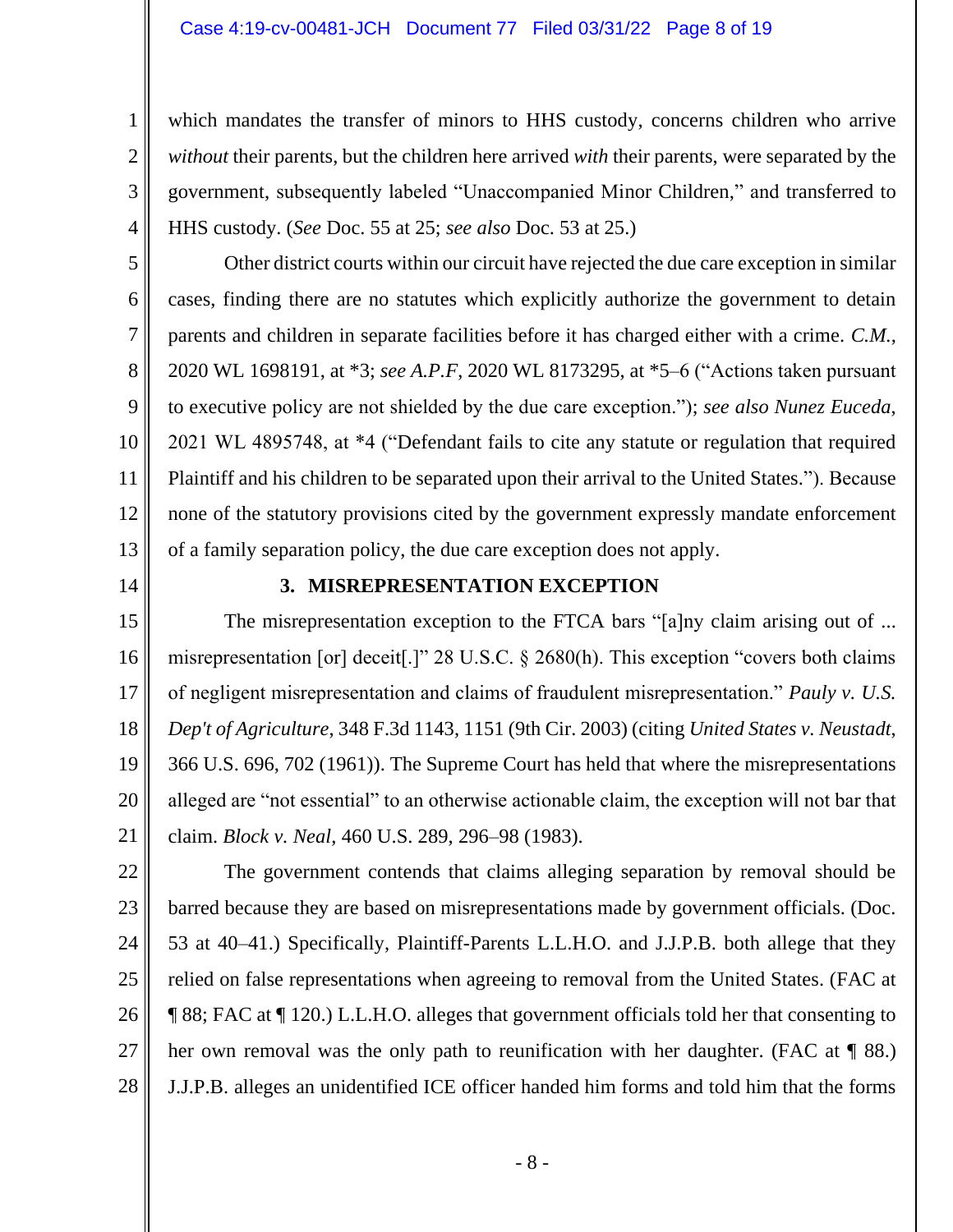were necessary for asylum; only after J.J.P.B. signed the forms did the ICE officer reveal they were actually for J.J.P.B.'s removal. (FAC at  $\P$  120–121.)

Citing *Block v. Neal*, Plaintiffs argue that such misrepresentations are not the gravamen of their claims which instead comprise Plaintiffs' initial "violent separations from their family members in the first instance, not any misrepresentations that followed." (Doc. 55 at 36.) The Court agrees and finds that the misstatements allegedly made by government officials are not essential to the claims asserted by either Plaintiffs L.L.H.O. or J.J.P.B. Accordingly, the misrepresentation exception does not bar Plaintiffs' claims.

8 9

1

2

3

4

5

6

7

## **4. PRIVATE ANALOGUE REQUIREMENT**

10 11 12 13 14 15 16 17 18 19 20 21 Since an FTCA claim must raise liability under state law, "[t]he breach of a duty created by federal law is not, by itself, actionable under the FTCA." *Love v. United States*, 60 F.3d 642, 644 (9th Cir. 1995). To state a claim under the FTCA, Plaintiffs' allegations must demonstrate that "a private individual under like circumstances would be liable under state law." *United States v. Muniz*, 374 U.S. 150, 153 (1963); 28 U.S.C. § 1346(b). This means that "the FTCA applies only if there is a persuasive analogy with private conduct." *Westbay Steel, Inc. v. United State*s, 970 F.2d 648, 650 (9th Cir. 1992). Furthermore, "[a]lthough the federal government 'could never be exactly like a private actor, a court's job in applying the standard is to find the most reasonable analogy.'" *Dugard v. United States*, 835 F.3d 915, 919 (9th Cir. 2016) (quoting *LaBarge v. Mariposa Cty.*, 798 F.2d 364, 367 (9th Cir. 1986)). Here, Plaintiffs bring claims for negligence, IIED, and loss of consortium, (*see* FAC ¶¶ 350–62), which the Court examines in turn.

22

## **i. NEGLIGENCE**

23 24 25 26 27 28 To establish a negligence claim under Arizona law, the plaintiff must prove four elements: (1) a duty requiring the defendant to conform to a certain standard of care; (2) a breach of that duty; (3) causation; and (4) actual damages. *See Ontiveros v. Borak*, 136 Ariz. 500, 667 (Ariz.1983). Plaintiffs must show that, under circumstances similar to those alleged in this case, Arizona law would "make a 'private person' liable in tort." *United States v. Olson*, 546 U.S. 43, 44 (2005) (quoting 28 § 1346(b)(1)) (emphasis in original);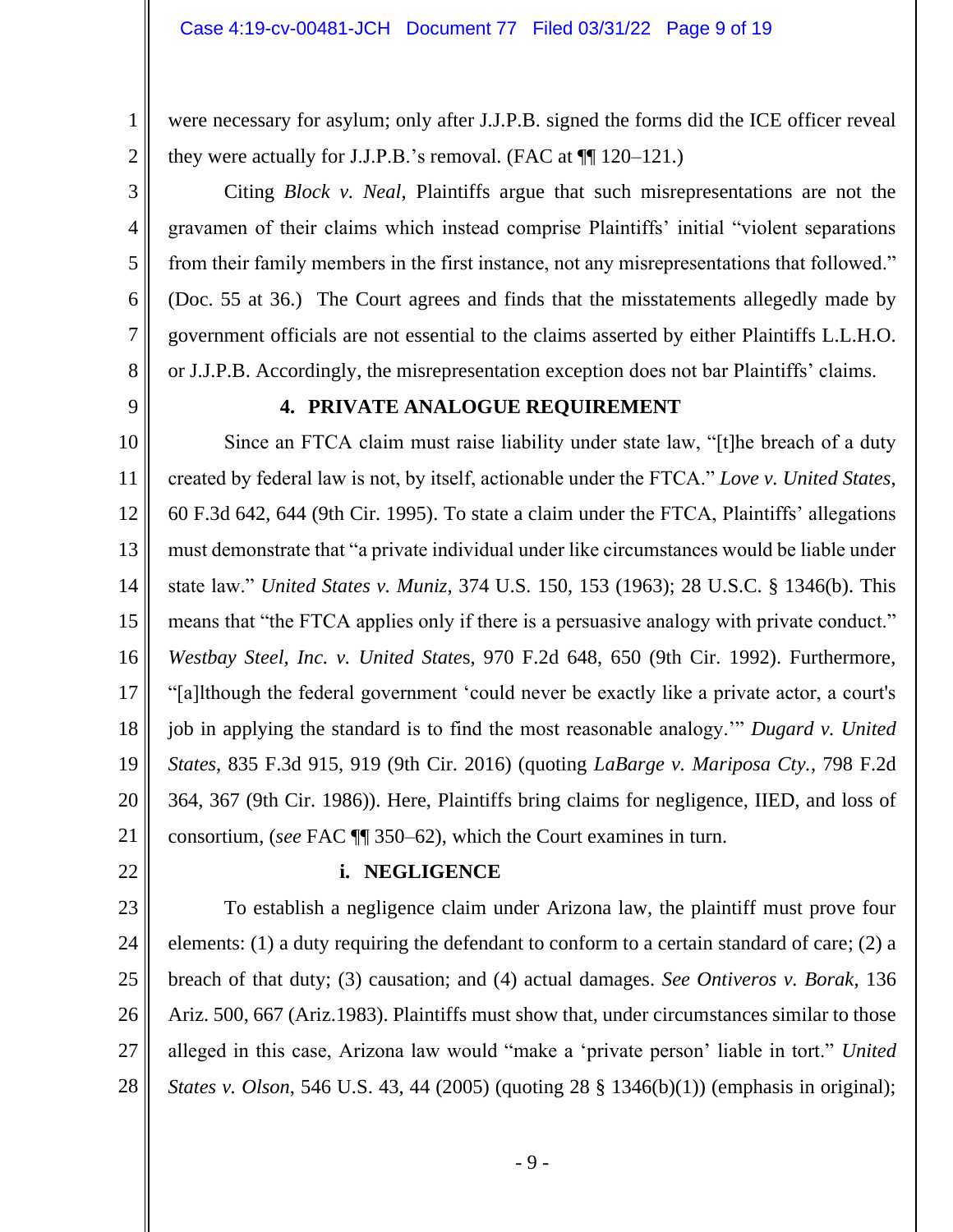1 2 3 4 5 6 *see* 28 U.S.C. § 2674 (the United States may be liable in tort "in the same manner and to the same extent as a private individual under like circumstances"). This "private person" standard must be met even where, as the government asserts here, the alleged tortious conduct entails "'uniquely governmental functions.'" *Id.* at 46 (quoting *Indian Towing Co. v. United States*, 350 U.S. 61, 64 (1955); *see also Rayonier Inc. v. United States*, 352 U.S. 315, 318–19 (1957). Plaintiffs cite to *Estate of Smith v. Shartle*, which reasoned:

> [l]ike a nursing facility employee, a BOP employee is tasked with the care of persons who are dependent upon them to make daily housing and safety determinations. And, like nursing care employees, BOP has a duty to ensure the safety of the persons who reside at the facility.

12 13 14 15 16 17 18 No. CV-18-00323-TUC-RCC, 2020 WL 1158552, at \*1–2 (D. Ariz. Mar. 10, 2020). Plaintiffs suggest that, like *Shartle*, the government had a duty to care for its alien detainees, and the FAC's allegations demonstrate a violation of such duty. (Doc. 55 at 30.) In reply, the government contends that Plaintiffs' "claims arise out of the exercise of federal statutory authority that only the government possesses. Accordingly, the challenged conduct is that for which a private person could never be sued." (Doc. 62 at 14; Doc. 53 at 28–31.)

19 20 21 22 23 24 The government's position misconstrues Ninth Circuit law. Plaintiffs' analogy is sufficient and supported by two Arizona district court decisions. *See C.M.*, 2020 WL 1698191, at \*2 ("Plaintiffs have demonstrated a private analogue under like circumstances."); *see also A.P.F*, 2020 WL 8173295, at \*3 ("This Court has already recognized the existence of a private analogy for IIED and negligence in nearly identical circumstances."). As such, Plaintiffs plausibly plead negligence.<sup>8</sup>

7

8

9

10

<sup>25</sup>

<sup>26</sup> 27 28 <sup>8</sup> Citing *Muscat by Berman v. Creative Innervisions LLC*, the government also argues that Arizona law bars a negligence claim for harms arising from unlawful conduct. 244 Ariz. 194, 199 (Ct. App. 2017). Specifically, the government contends that Plaintiffs' detention occurred because of their illegal entries into the United States and the consequences of such lawful apprehensions and detentions cannot be grounds for recovery under Arizona law. (Doc. 62 at 23.) In *Muscat*, the appellate court affirmed dismissal of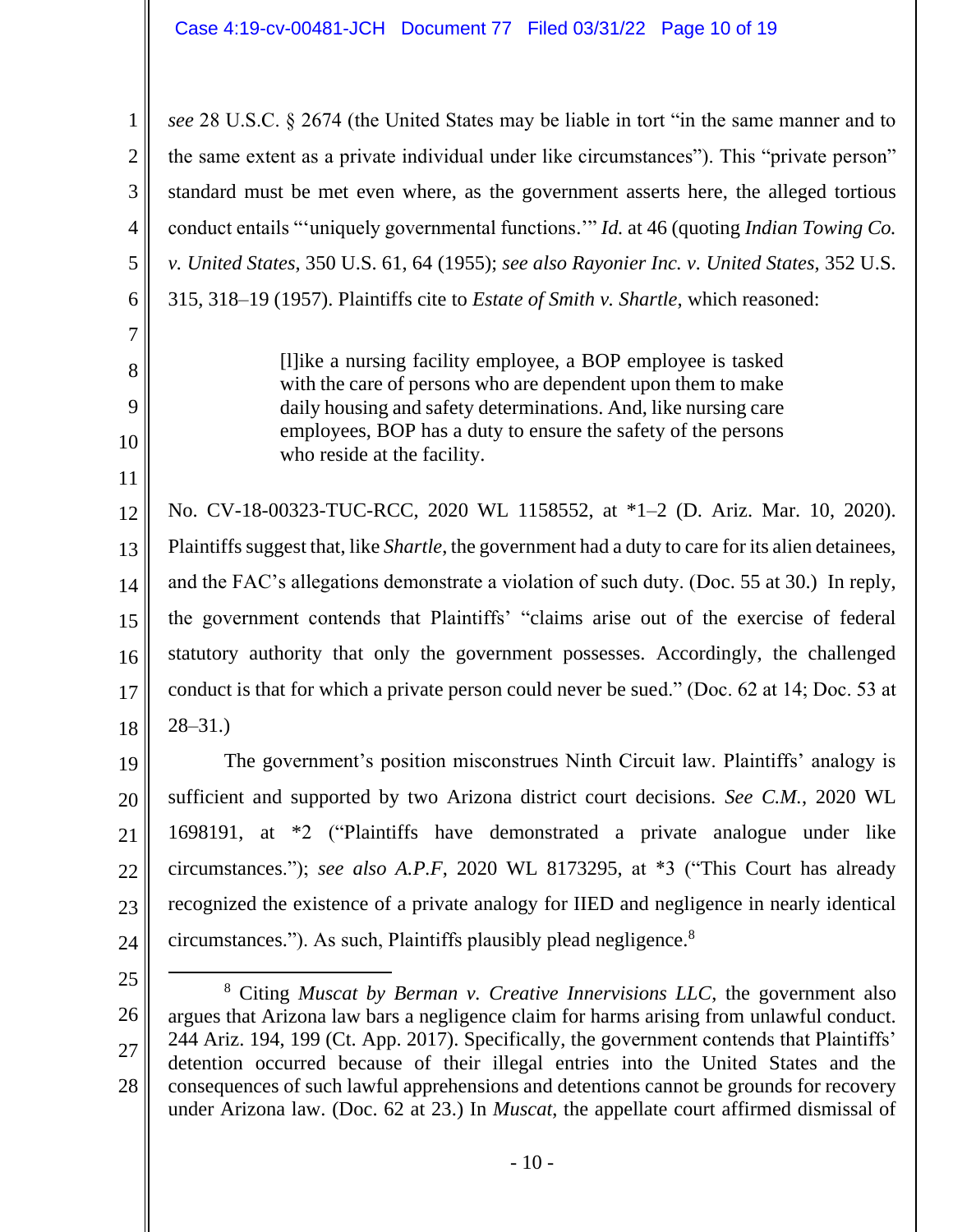1 2

3

4

5

6

7

8

9

## **ii. INTENTIONAL INFLICTION OF EMOTION DISTRESS**

The "Ninth Circuit has held that the tort of [IIED] is not excluded as a matter of law from [the] FTCA by § 2680(h)." *Sheehan v. United States*, 896 F.2d 1168, 1172 (9th Cir. 1990), *as amended*, 917 F.2d 424 (9th Cir. 1990) (internal quotation and citation omitted). Accordingly, district courts may exercise jurisdiction over FTCA IIED claims where plaintiffs plead facts suggesting the agents' actions were motivated by malicious intent. *Gasho v. United States*, 39 F.3d 1420, 1434 (9th Cir. 1994) ("In short, if the arrests were motivated by malice, the Gashos are entitled to assert a separate tort claim based on the emotional distress resulting from the arrests.").

10 11 12 13 14 15 16 In Arizona, an IIED claim has three elements: (1) conduct by the defendant that is "extreme" and "outrageous"; (2) defendant's intent "to cause emotional distress or recklessly disregard the near certainty that such distress will result from his conduct"; and (3) "severe emotional distress must indeed occur as a result of defendant's conduct." *Ford v. Revlon, Inc.*, 153 Ariz. 38, 43 (Ariz. 1987). Not all objectionable conduct rises to the level of extreme and outrageous. Only conduct that "go[es] beyond all possible bounds of decency, and [is] regarded as atrocious, and utterly intolerable in a civilized community"

<sup>18</sup> 19 20 21 22 23 plaintiff's negligence claim finding that the alleged harms arose solely from the consequences of plaintiff's criminal conduct. 244 Ariz. 194 at 198. *Muscat* involved a lifetime probationer who was placed in a group home. He sued the group home for negligently failing to supervise him during an outing, during which he inappropriately touched a child. *Id*. at 196. He alleged that, as a result, the county attorney's office filed a petition to revoke Muscat's felony probation and charged him with molestation of a child as a repeat felony offender. *Id.* The appellate court held that "[c]riminal defendants have legally protected interests that may be affected during criminal proceedings, but no properly-convicted criminal has a legally protected interest in being free from the inherent consequences of the resulting sentence." *Id.* at 198.

<sup>24</sup> 25 26 27 28 Here, the unlawful misconduct alleged did not flow from the "inherent consequences" of Plaintiff's detention. This argument presumes that all Plaintiffs were criminally charged, an assumption which Plaintiffs have already challenged as false. (*See* Doc. 55 at 21.) Whether the alleged government misconduct was an "inherent consequence" of detention, such that Plaintiffs' negligence claim must be barred, is an argument which goes to the merits of the claims and the evaluation of the specific facts. Such matter is inappropriate for consideration on a motion to dismiss.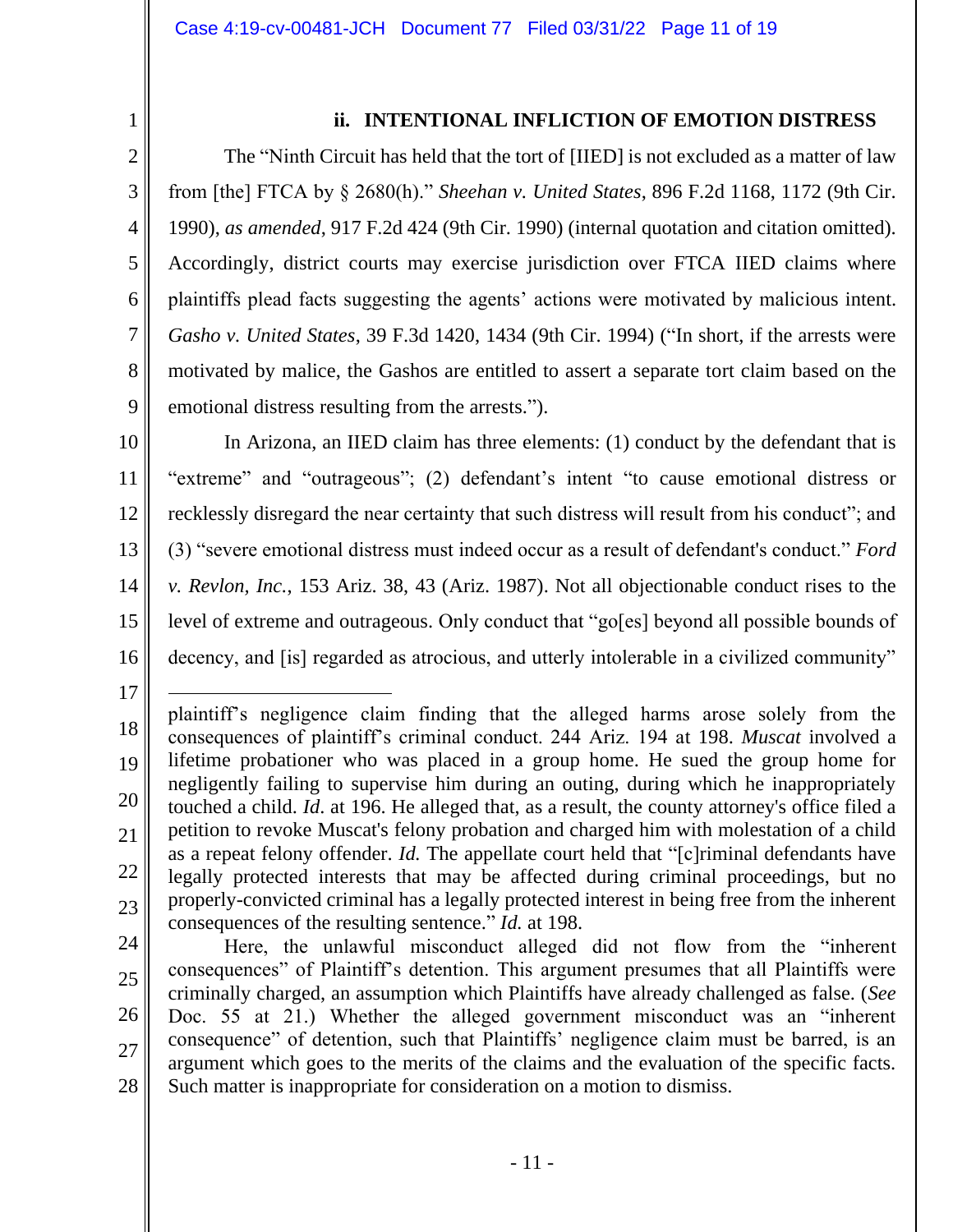meets that standard. *Id.* (internal citation omitted).

Here, the FAC alleges that the government's enforcement of the family separation policy was motivated by malice (*See* FAC ¶¶ 15, 69, 79, 89, 104, 114–16, 120, 125–30, 168, 171–72, 242–58), and rooted in prejudice against aliens crossing the border from Central America (*See* FAC ¶ 9 ("Defendants destroyed families to inflict severe pain on Central American immigrants, hoping that this would cause them to abandon their asylum cases and deter other Central Americans from seeking asylum or other immigration relief in the United States. They took these actions for the purpose of intentionally inflicting emotional distress on the thousands of parents and children they separated, including Plaintiffs.").) Moreover, a jury could find the government's conduct extreme and outrageous and that such emotional distress resulted from the government's conduct. Accordingly, the FAC plausibly alleges an IIED claim.

13

1

2

3

4

5

6

7

8

9

10

11

12

### **iii. LOSS OF CONSORTIUM**

14 15 16 17 18 19 20 21 22 23 24 25 26 27 28 Under Arizona law, "loss of consortium ... is defined as a loss of capacity to exchange love, affection, society, companionship, comfort, care and moral support." *Pierce v. Casas Adobes Baptist Church*, 162 Ariz. 269, 272 (1989). Parents may bring "a cause of action for loss of their child's consortium when the child suffers a severe, permanent, and disabling injury that substantially interferes with the child's capacity to interact with his parents in a normally gratifying way." *Id.* The Arizona Supreme Court has specified, however, that the need for a severe, permanent, or disabling injury does not limit loss of consortium claims to injuries that nearly destroy the parent child relationship. *Id.* at 273. "Although evidence of a significant interference in the parent-child relationship must exist, the injury need not be the functional equivalent of death or even be categorized as 'catastrophic.'" *Id.* at 272. "The focus of the trial court's inquiry is on the interference with the normal relationship between parent and child." *Miller v. Westcor Ltd. P'ship*, 831 P.2d 386, 394 (Ariz. St. App. 1991). Before a loss-of-consortium claim may be presented to a jury, "[w]hether the threshold of a significant interference with the normal relationship between parent and child has been met is a question of law for the judge to determine."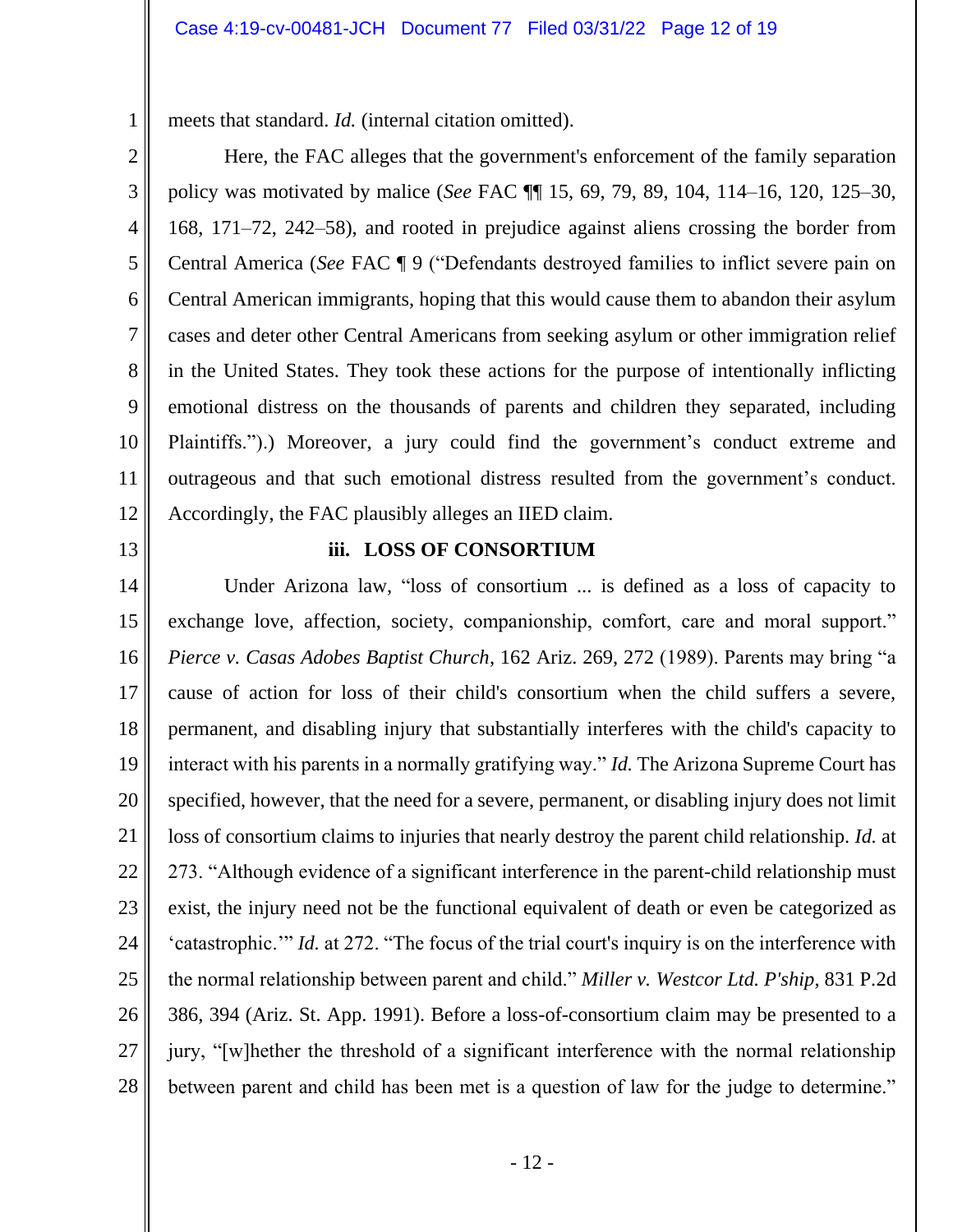*Pierce*, 162 Ariz. at 272.

1

2 3 4 5 6 7 8 9 10 11 12 13 14 15 16 17 18 19 Here, Plaintiffs have plausibly pled their loss of consortium claims. In support of their claims, Plaintiffs allege they have suffered, and continue to suffer, substantial trauma from their separations and treatment. Further, every child is alleged to have suffered changes in their behavior which have substantially interfered with the Plaintiffs' parentchild relationship. (*See* FAC at ¶ 76 ("[M.E.H.I.], the younger boy, struggles with being apart from his mother for even brief periods; he is often sad and cries much more than he previously did; and he can no longer sleep or bathe alone. [J.A.H.I.] shows his trauma by acting out in anger, anger that was uncharacteristic before the separation. Both [children] are now extremely suspicious of strangers."), ¶ 92 ("In addition to her mental health problems, [K.E.O.H.] is now cautious, suspicious around strangers, and quick to anger."), ¶ 101 ("Among other things, for months after their reunion, D.S.V.H. experienced separation anxiety. She struggled being apart from her father at any time day or night and worried that they would be separated again. She remains deeply suspicious of strangers."), ¶¶ 111–12 (indicating B.L.S.P. lost her ability to speak her first language while in ORR custody, and as a result, she is unable to communicate with family members in Guatemala.), ¶ 123 ("[A.E.P.F.] now acts out more than he did before his separation from his father, has a short temper, and cries frequently. He also has difficulty being apart from [his father].").)

20 21 22 In sum, Plaintiffs have demonstrated that private individuals have been held liable for negligence, IIED, and loss of consortium in Arizona under reasonably similar circumstances. Thus, the FAC satisfies the private analogue requirement.

23

## **5. CONSTITUTIONAL TORT CLAIMS UNDER THE FTCA**

24 25 26 27 28 Citing *FDIC v. Meyer*, 510 U.S. 471, 478 (1994), the Government next argues that the FTCA does not provide a cause of action for torts involving alleged constitutional violations by the government. (Doc. 53 at 35.) In response, Plaintiffs assert that the government miscasts their claims, their claims against the government arise under state tort law, not the Constitution, and their multiple claims for relief do not convert Plaintiffs' state

- 13 -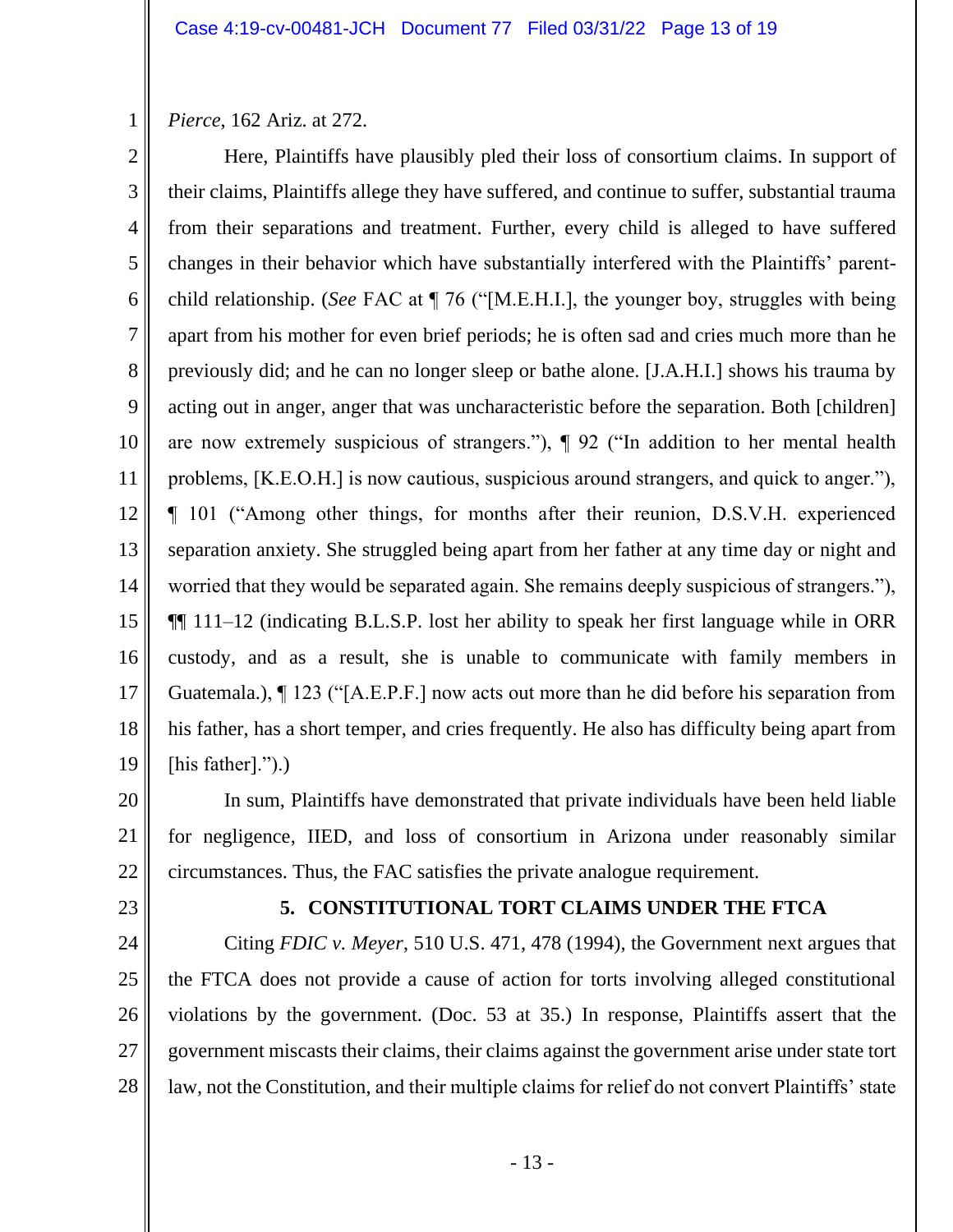law claims into constitutional ones. (Doc. 55 at 36–37.) Plaintiffs further assert that the same governmental conduct here violates both state common law and federal constitutional rights, and that their *Bivens* and FTCA claims are parallel, complementary, and permissible. (Doc. 55 at 37, 39.)

5 6 7 8 9 10 11 12 13 14 15 16 The FTCA does not provide a waiver of sovereign immunity for constitutional torts. *See FDIC v. Meyer*, 510 U.S. 471, 478, 114 S.Ct. 996, 127 L.Ed.2d 308 (1994) ("[T]he United States simply has not rendered itself liable under [the FTCA] for constitutional tort claims."); *Delta Sav. Bank v. United States*, 265 F.3d 1017, 1024–25 (9th Cir.2001) (holding that the FTCA does not waive the government's sovereign immunity for claims alleging violations of 42 U.S.C. § 1986). Because the FTCA action cannot be premised on a violation of § 1986, the Plaintiffs must show that the conduct of the government violates Arizona state law. *See Meyer*, 510 U.S. 471 at 477–78 (explaining that the "law of the place" has been construed to refer to the law of the state where the act or omission occurred). The Court has already found that Plaintiffs plausibly allege state law violations. The Court cannot and will not construe Plaintiffs' claims as constitutional violations by the government.

#### 17 **III. VENUE**

18

25

26

27

28

1

2

3

4

# **A. DISMISSAL UNDER RULE 12(b)(3)**

19 20 21 22 23 24 Under Rule 12(b)(3) of the Federal Rules of Civil Procedure, a party may move for dismissal of an action that has been brought in an improper venue. If venue is improper, the Court must either dismiss the case or, "if it be in the interest of justice, transfer [the] case to any district or division in which it could have been brought." 28 U.S.C. § 1406(a). The Defendant seeks dismissal of this case, asserting that venue is improper in the District of Arizona. An action may be brought in any venue in:

(1) a judicial district in which any defendant resides, if all defendants are residents of the State in which the district is located; (2) a judicial district in which a substantial part of the events or omissions giving rise to the claim occurred, or a substantial part of property that is the subject of the action is situated; or (3) if there is no district in which an action may otherwise be brought as provided in this section, any judicial district in which any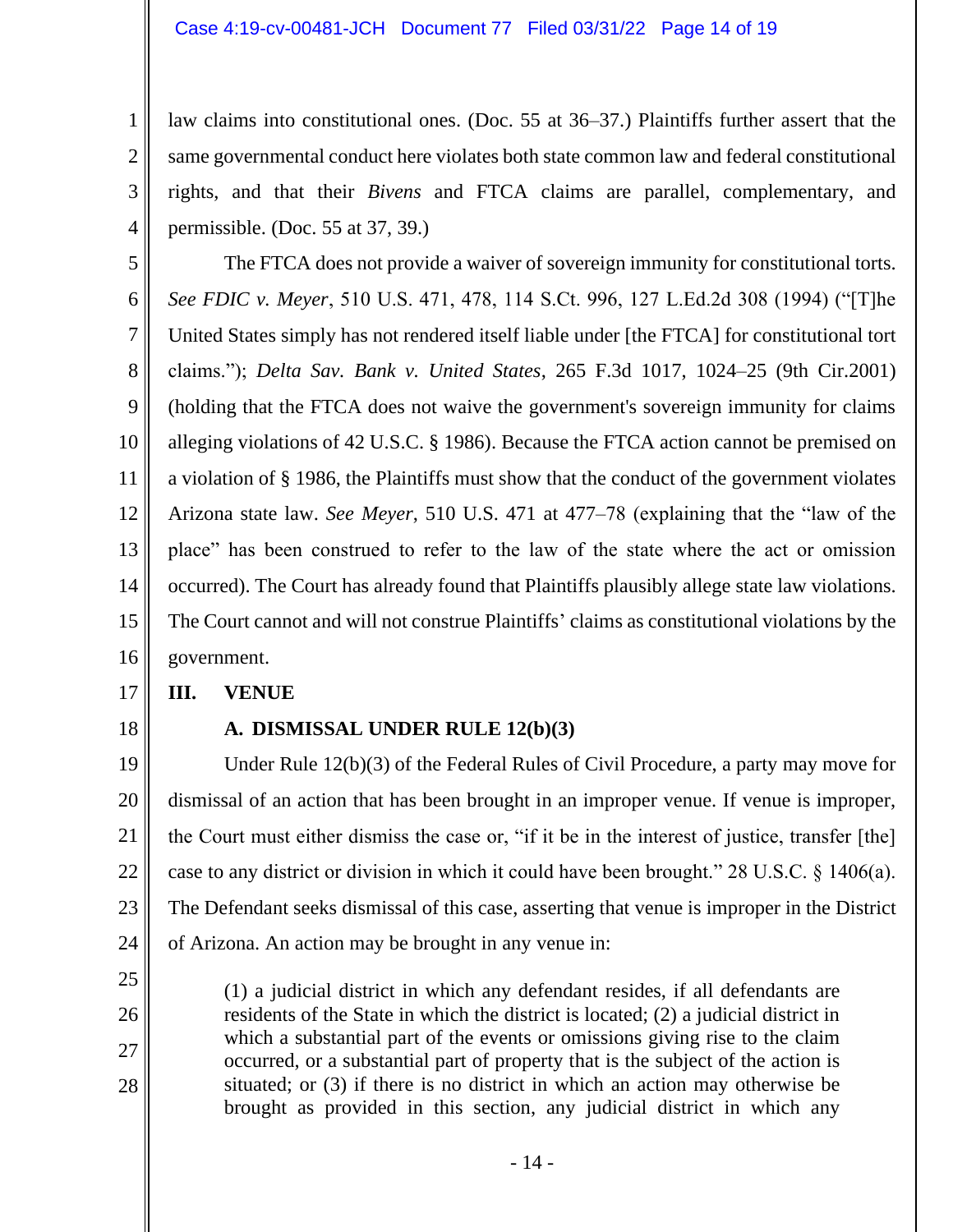defendant is subject to the court's personal jurisdiction with respect to such action.

# 28 U.S.C. § 1391(b).

Once a defendant challenges venue, the plaintiff bears the burden of establishing that venue is proper. *Piedmont Label Co. v. Sun Garden Packing Co.*, 598 F.2d 491, 496 (9th Cir. 1979). When considering a motion to dismiss pursuant to Rule  $12(b)(3)$ , a court need not accept the pleadings as true and may consider facts outside of the pleadings. *See Murphy v. Schneider National, Inc.*, 362 F.3d 1133, 1137 (9th Cir. 2004).

**B. ANALYSIS**

The FTCA has a special venue provision stating that FTCA claims "may be prosecuted only in the judicial district where the plaintiff resides or wherein the act or omission complained of occurred." 28 U.S.C. § 1402(b). The government moves under Rule  $12(b)(3)$  and  $28 \text{ U.S.C. }$  §  $1406(a)^9$  to dismiss for improper venue. (Doc. 53 at 43.) In so doing, the government argues that venue is improper because Plaintiffs have not established that the development of the alleged family separation policy or plan occurred in this district. (*Id.*) Second, as to two families—Plaintiffs J.J.P.B. and his son A.E.P.F. and J.L.V.A. and his daughter D.S.V.H.—venue is inappropriate as their separations occurred in Texas. (*Id.*) Lastly, because venue is improper for these Plaintiffs, the government argues that venue is improper for all Plaintiffs under 28 U.S.C. § 1402(b). <sup>10</sup> In response, Plaintiffs contend that venue is proper as the "lion's share" of the governmental misconduct occurred in Arizona or was directed at Arizona. (Doc. 55 at 44.) Furthermore, Plaintiffs urge that J.J.P.B. and J.L.V.A.'s claims are properly brought under the pendent venue doctrine,

- 23
- 24 25 26 <sup>9</sup> Under this section, "[t]he district court of a district in which is filed a case laying venue in the wrong division or district shall dismiss, or if it be in the interest of justice, transfer such case to any district or division in which it could have been brought." 28 U.S.C. §  $1406(a)$ .

- 15 -

<sup>27</sup> 28 <sup>10</sup> Under this section, "[a]ny civil action on a tort claim against the United States under subsection (b) of section 1346 of this title may be prosecuted only in the judicial district where the plaintiff resides or wherein the act or omission complained of occurred." 28 U.S.C. § 1402(b).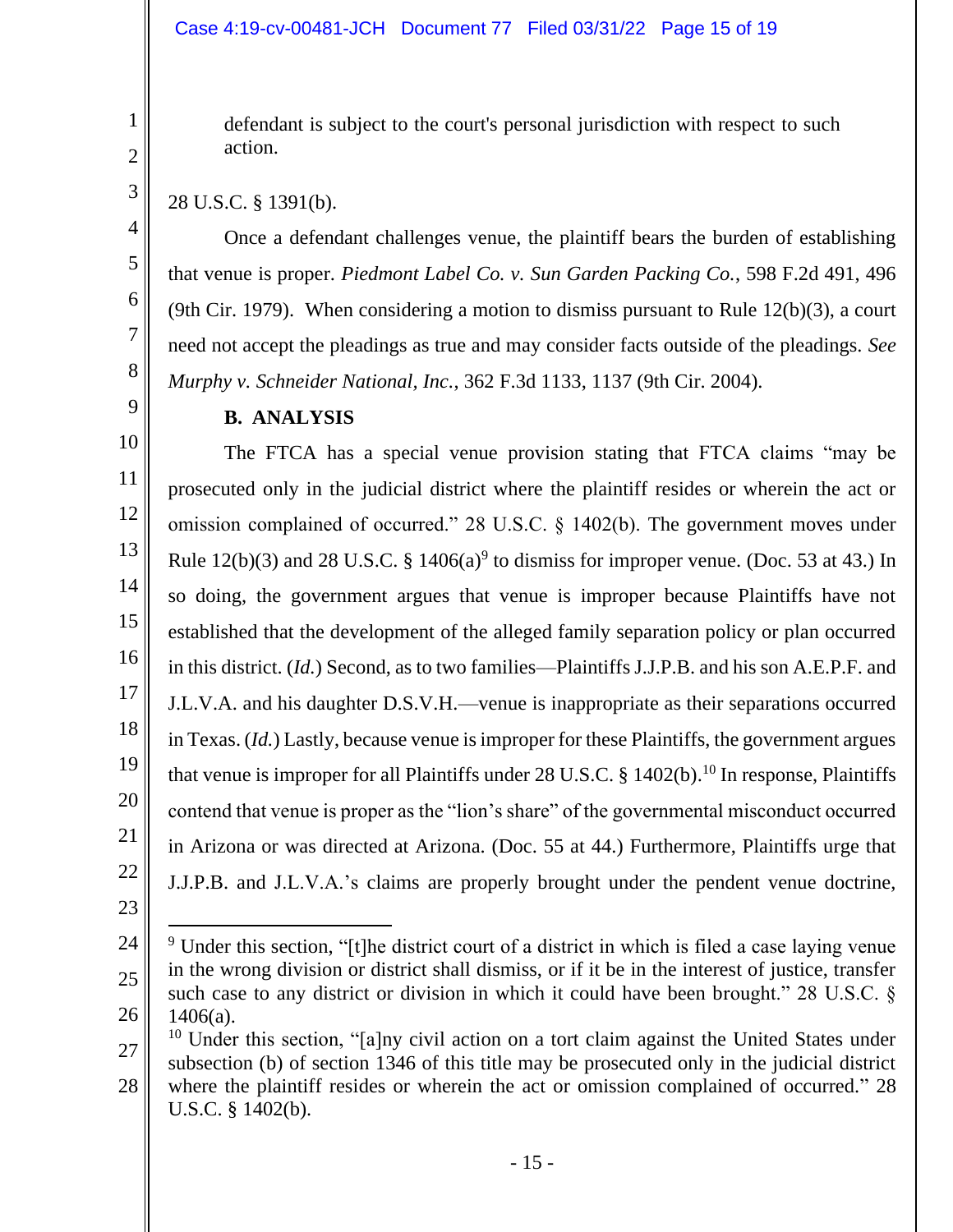which provides that venue is proper if those claims, "share a nucleus of operative fact with claims as to which venue is proper." (Doc. 55 at 41 (internal citation and quotation omitted).) Lastly, Plaintiffs urge that even if venue is improper for J.J.P.B. and J.L.V.A., it does not render the entire action improper for the remaining Plaintiffs and the Court should, in the alternative, sever such claims and transfer them. (Doc. 55 at 42–43.)

To determine whether a substantial part of the events giving rise to the claim occurred in the forum, the court first considers what acts or omissions by the defendants give rise to the plaintiffs' claims. *United Tactical Sys. LLC*, 108 F.Supp.3d 733, 752 (N.D. Cal. 2015) (quotation omitted). After "identif[ying] the alleged wrongful acts, the court must determine whether a substantial part of those acts took place in the forum." *All. for Multilingual Multicultural Educ. v. Garcia*, No. C 11-0215 PJH, 2011 WL 2532478, at \*7 (N.D. Cal. June 24, 2011).

13 14 15 16 17 18 19 20 21 22 23 24 25 26 While the plaintiffs do not reside in Arizona (*See* Doc. 41 at 6-7), most acts involving their separation and mistreatment while in custody occurred here.<sup>11</sup> Specifically, the FAC alleges separations of parents and children at and near the Arizona border, mistreatment of the Plaintiffs in Arizona facilities, and the continued detention of Plaintiff-Parents in Arizona. (Doc. 41 at 17–29.) Although J.J.P.B. and A.E.P.F.'s claims may have zero ties to Arizona, the same cannot be said for J.L.V.A. and D.S.V.H. Importantly, D.S.V.H. was transferred to ORR custody and was held for at least a month at Southwest Key facilities in Phoenix and Glendale, Arizona. (FAC at ¶ 97–98.) D.S.V.H. was transported to Arizona and is alleged to have suffered harm here. The resulting trauma experienced by D.S.V.H. and her father comport with the assertion that Arizona is one of the possible districts wherein "the act or omission complained of occurred." Venue "does not require that a majority of the events have occurred in the district where suit is filed, nor does it require that the events in that district predominate." *United Tactical Sys. LLC*, 108 F.Supp.3d at 752 (internal quotation omitted). With respect to J.L.V.A. and D.S.V.H.,

27

28

1

2

3

4

5

6

7

8

9

10

11

 $11$  The Court agrees that Plaintiffs' allegations do not show that the development of any family separation policy occurred in Arizona.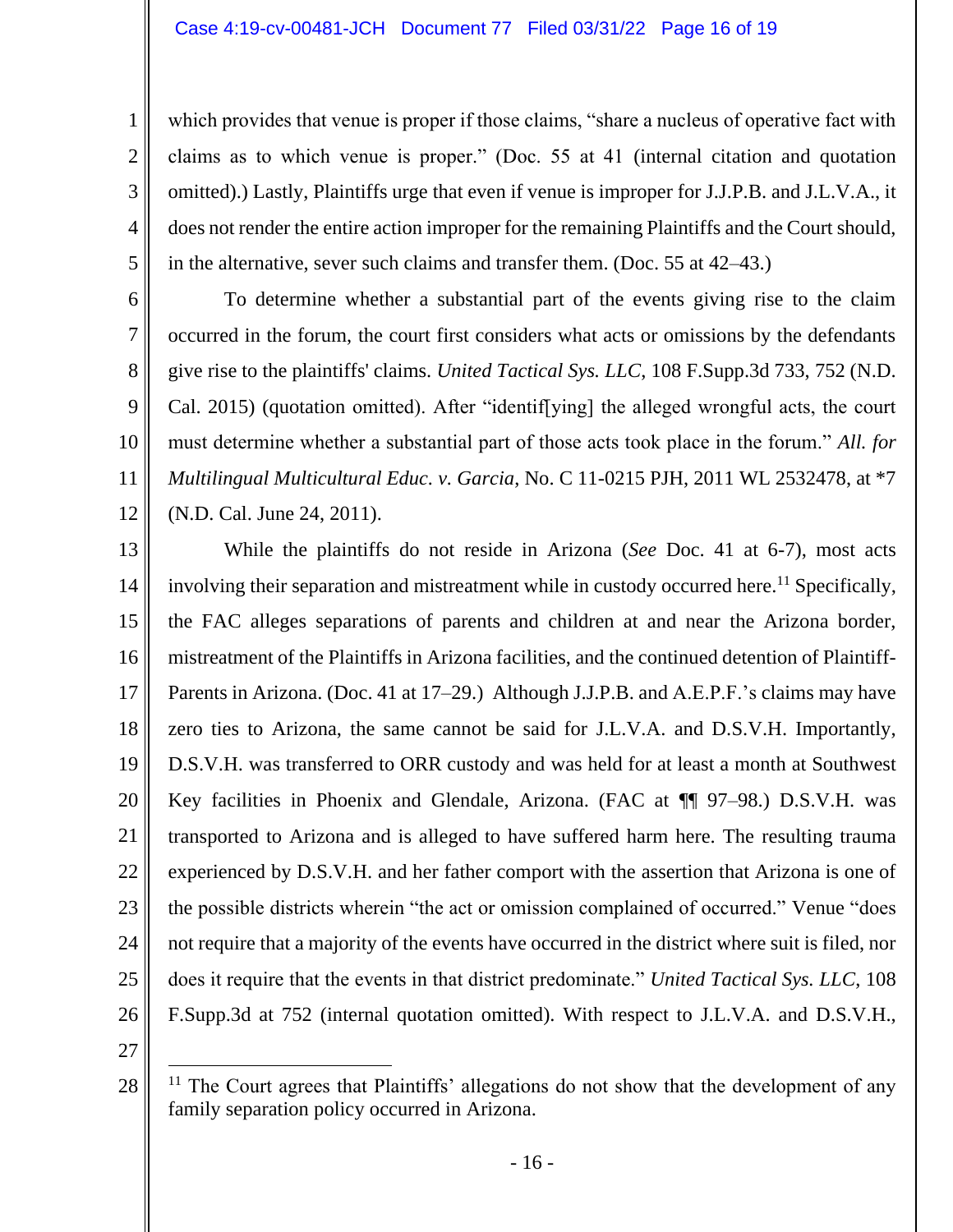venue is proper in this district.

1

2 3 4 5 6 7 8 9 10 11 12 13 14 15 16 17 18 The next question is whether "pendent venue" should apply to J.J.P.B. and A.E.P.F.'s claims. Plaintiffs do not cite Ninth Circuit authority recognizing "pendent venue," but district courts in this circuit have found and applied "pendent venue." Under this doctrine, "[w]hen one or more claims are closely related, in that they arise out of a common nucleus of operative facts, venue proves proper as to all claims so long as venue is established for just one claim." *Rosebud Sioux Tribe v. Trump*, 428 F. Supp. 3d 282, 295 (D. Mont. 2019); *Gargoyle Granite & Marble, Inc. v. Opustone, LLC*, No. 2:21-CV-00127- MMB, 2021 WL 5451497, at \*9 (D. Idaho Nov. 22, 2021); *Serv. Women's Action Network v. Mattis*, 320 F. Supp. 3d 1082, 1089 (N.D. Cal. 2018); *Legal Additions LLC v. Kowalski*, 2009 WL 1226957, at \*11 (N.D.Cal. Apr. 30, 2009); *see also* 14D Wright & Miller, Federal Practice and Procedure § 3808 (4th ed. 2021) ("[C]laims invoking supplemental jurisdiction under Section 1367 qualify for pendent venue. So if a federal claim has an independent basis of venue, courts will exercise pendent venue over appended state-law claims that share a common nucleus of operative fact with the federal claim."). Where a case is built around a "single wrong, common issues of proof, and similar witnesses," pendent venue is more likely to be appropriate." *Am. Civil Liberties Union of N. Cal. v. Burwell*, No. 16-CV-03539-LB, 2017 WL 4551492, at \*5 (N.D. Cal. Oct. 11, 2017).

19 20 21 22 23 24 25 26 27 28 Here, J.J.P.B. and A.E.P.F.'s claims do not share a common nucleus of operative facts with the other claims. While J.J.P.B. and A.E.P.F. allege the forced separation of undocumented parents from their minor children pursuant to high-level federal policy, no events or omissions took place in Arizona; the government's alleged misconduct occurred in Texas. Although Plaintiffs offer judicial economy and avoiding piecemeal litigation as reasons to apply pendant venue, there is limited efficiency to adjudicating all claims here as there will likely be minimal overlap in evidence and witnesses. This is particularly true because none of the line-level officers have yet to be named. Moreover, other circuits have found that relying on the pendent venue doctrine where a specific venue provision is applicable is inappropriate because doing so would contravene Congress's clear intent to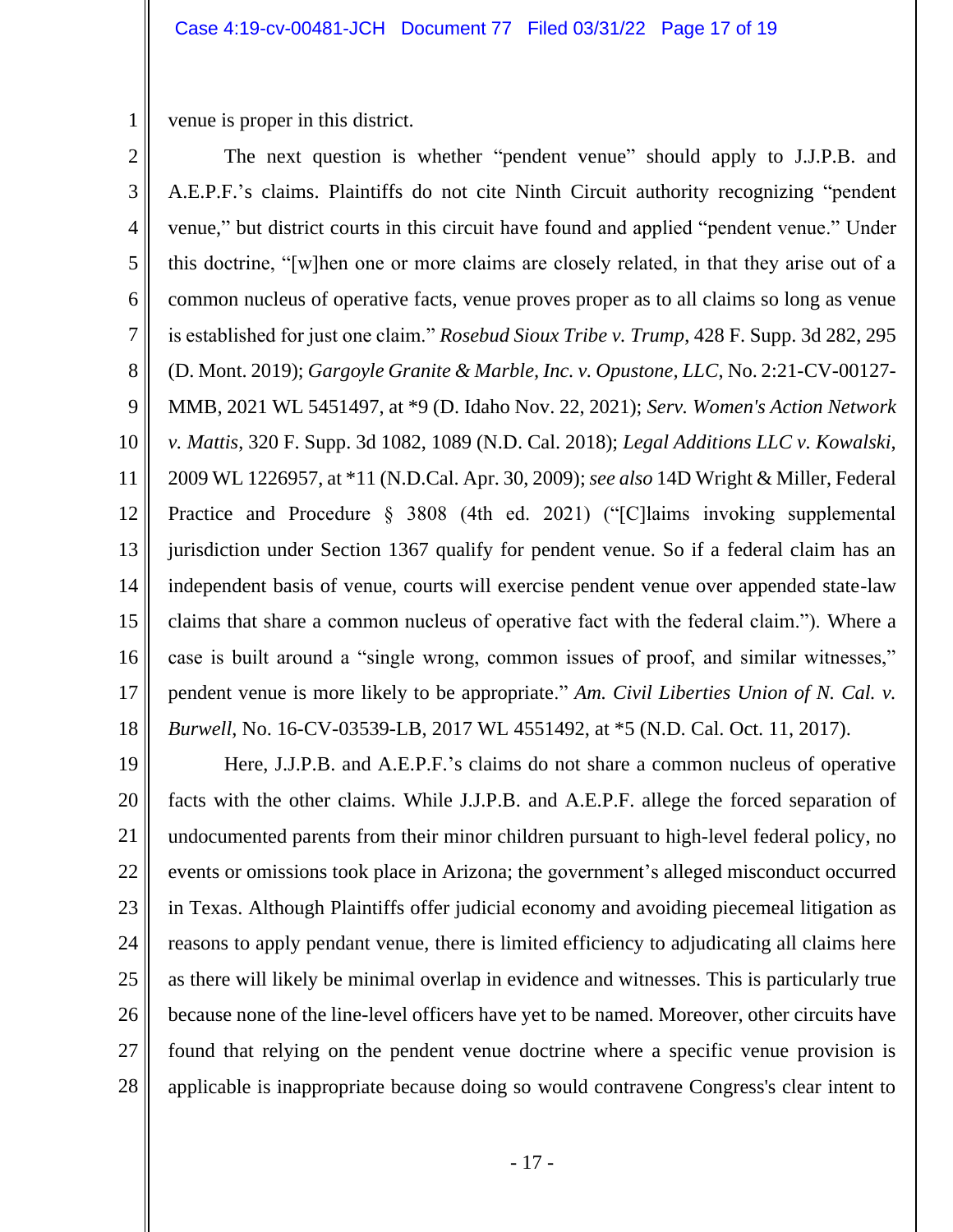6 limit the districts in which certain claims may be heard. *See Sierra Club v. Johnson*, 623 F.Supp.2d 31, 38 (D.D.C. 2009); *Boggs v. United States*, 987 F.Supp. 11, 18–19 (D.D.C. 1997) (refusing to use the pendent venue doctrine in the context of an FTCA claim because doing so would "place this court in the position of circumventing otherwise clear congressional intent as to where FTCA claims are to be heard"). Applying pendant venue is inappropriate here.

7 8 9 10 11 12 13 14 15 16 17 18 Neither party, however, indicates where venue would be plainly proper as to *all* Plaintiffs or as to J.J.P.B. and A.E.P.F.'s claims. Plaintiffs argue dismissal is unwarranted because venue is proper in Arizona, but in the alternative, a transfer would serve the interest of justice in ensuring an "expeditious and orderly adjudication of cases and controversies on their merits." (Doc. 55 at 43 (internal quotation omitted).) Section 1406(a) requires "[t]he district court …shall dismiss, or if it be in the interest of justice, transfer such case to any district or division which it could have been brought." 28 U.S.C. § 1406(a). The Court finds that dismissal of J.J.P.B. and A.E.P.F.'s claims is inappropriate as Plaintiffs might suffer prejudice from dismissal because their claims could arguably be barred by the applicable statute of limitations. However, because parties have failed to indicate which district would be appropriate if the Court were to sever the instant claims and transfer them alone, the Court will defer ruling on the transfer of J.J.P.B. and A.E.P.F.'s claims.

1

2

3

4

5

- 26
- 27 28

**…**